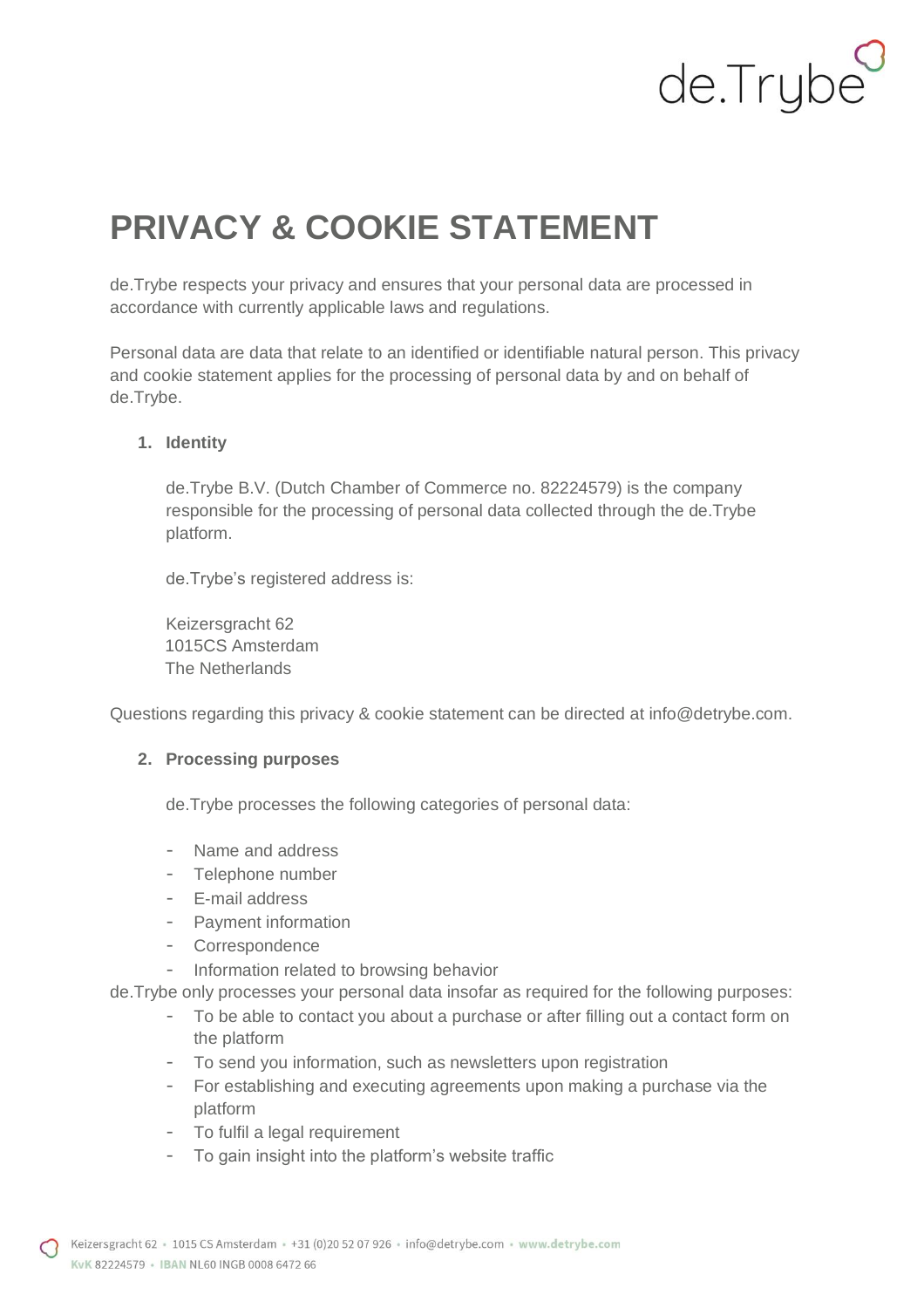# **3. Rights of the data subjects**

Under the General Data Protection Regulation (GDPR) you have the following rights:

- *Right of information and access* (15 GDPR)

You have the right to verify which of your personal data de.Trybe processes.

- *Right of rectification and erasure* (16 & 17 GDPR)

You have the right to have your personal data rectified or erased if the data are incorrect or if processing the data is no longer legitimate.

- *Right to restriction of processing* (18 GDPR)

In specific circumstances, you have the right to restriction of processing your personal data, for instance while waiting for the assessment of a request for rectification, or pending the assessment of an objection.

- *Right to object* (21 GDPR)

When de.Trybe processes your personal data by reason of a legitimate interest, you have the right to object to that processing.

Where personal data are processed for direct marketing purposes, you have the right to object at any time to processing of personal data concerning you for such marketing. In that case your personal data shall no longer be processed for such purposes.

- *Right to data portability* (20 GDPR)

You have the right to receive the personal data you have provided to de.Trybe in a structured, commonly used and machine-readable format and have the right to transmit those data to another controller, where the processing is based on your consent or on a contract, and the processing is carried out by automated means.

- *Withdrawal of consent* (7 GDPR)

If de.Trybe processes your personal data on the basis of your consent, you usually have the right to withdraw your consent. We will immediately stop the processing. Withdrawal of consent has no retro-active effect. Any processing that has taken place up to that moment will, therefore, remain lawful.

- *Right to lodge a complaint* (77 GDPR)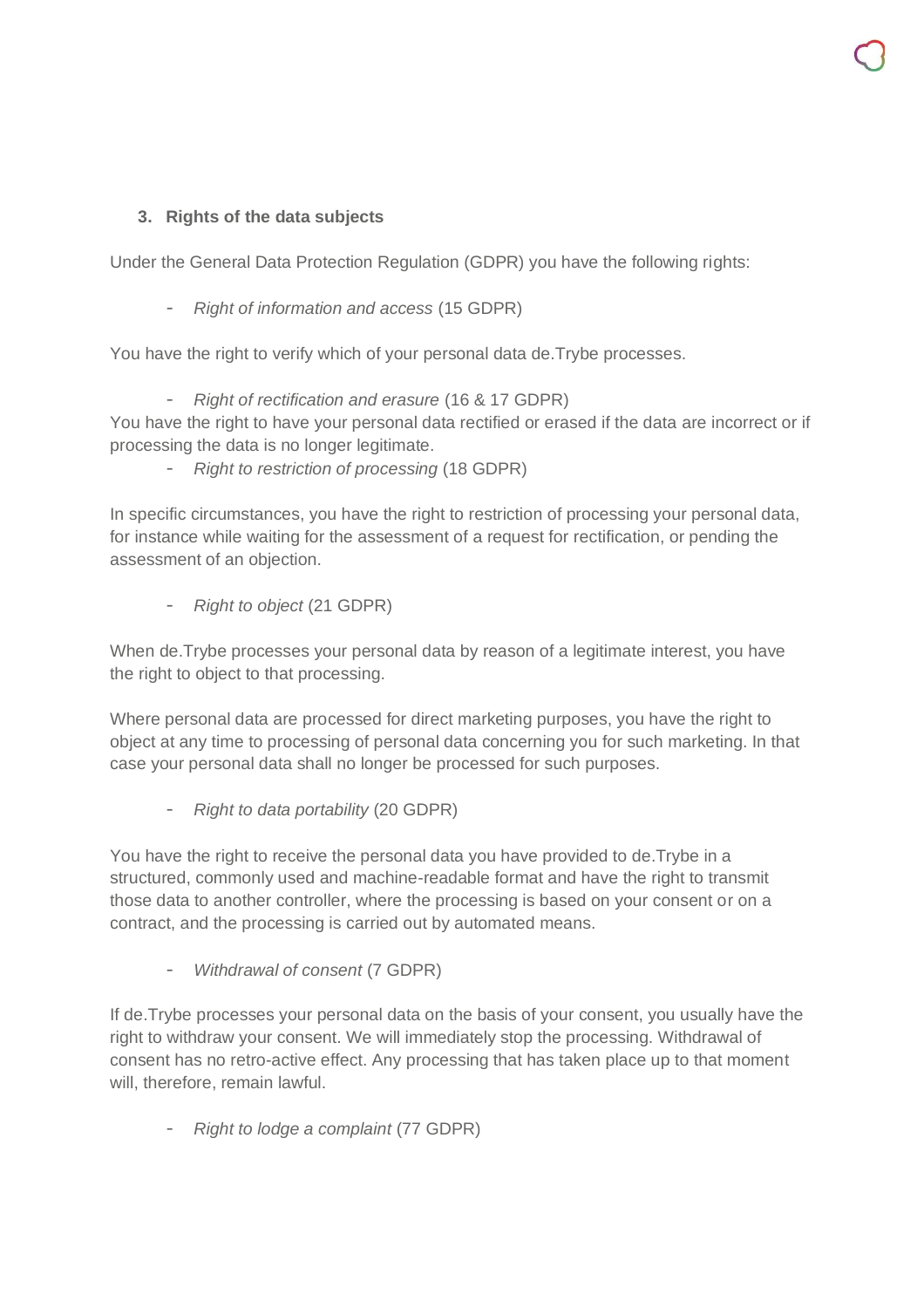You have the right to lodge a complaint with the Dutch supervisory authority (the Dutch Data Protection Authority [\(https://autoriteitpersoonsgegevens.nl/en\)](https://autoriteitpersoonsgegevens.nl/en) if you consider that the processing of your personal data infringes the GDPR.

# **4. Security measures**

de.Trybe as well as any processor engaged by de.Trybe have implemented appropriate technical and organizational measures to ensure a level of security appropriate to the risks that are presented by processing, in particular from accidental or unlawful destruction, loss, alteration, unauthorized disclosure of, or access to personal data transmitted, stored or otherwise processed.

In particular, the server and website are continuously kept up-to-date and extra security has been installed on the website, such as a maximum number of login attempts before you are blocked and firewall rules have been installed to block abused functions/patterns.

# **5. Data recipients**

In the performance of our services, de.Trybe may engage data processers and share your personal data with them. In such cases, de.Trybe shall enter into a data processing agreement in accordance with art. 28 GDPR. We will not share your personal data with third parties to use for their own purposes, unless you have granted permission to do so (such as when purchasing a partner package on the platform), or in case of a legal obligation.

# **6. Cookies**

On the platform we keep track of visiting data such as the most requested pages of a visitor. The purpose is to optimize the design of the website. This data can also be used to place information relevant to you on the pages you visit, such as special messages in your interest fields or offers from advertisers. In this way, our services to you can be further optimized.

In addition, we make use of cookies when offering services. A cookie is a small text file that, when visiting the website, is placed on the hard drive of your computer. A cookie contains data so that you can be recognized as a visitor each time you visit the website. It is then possible to customize the website for you and/or to make it easier for you to log in.

You can disable cookies in your browser without this having far-reaching consequences for your use of the website. However, the consequence may be that certain parts are less or no longer accessible to you.

## *Functional or necessary cookies*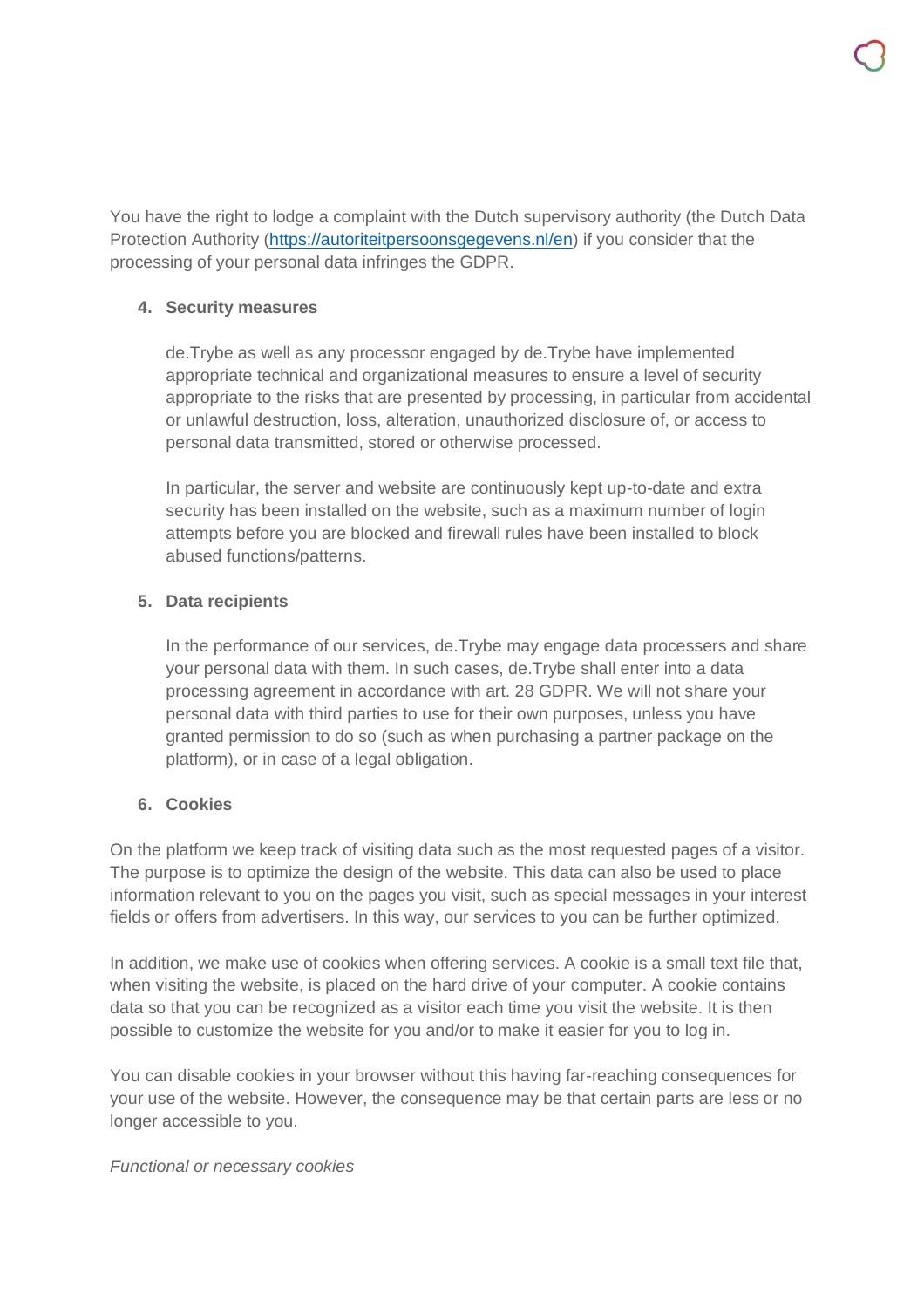Functional or necessary cookies help the website of de.Trybe B.V. function properly. These anonymous cookies ensure that your browser settings are stored, so you can view the website of de.Trybe B.V. on your computer screen.

#### *Analytics*

We use Analytics cookies to track the use of our platform. In this way a permanent cookie is placed on your computer or mobile device. This gives us insight into how and how often the de.Trybe platform is used, and on the basis of this data, adjustments can be made if necessary. This way we ensure that the platform works optimally.

Further, we process statistics about visits to the platform. This is done with a web analysis system, offered by Google Inc. The following data is stored in the web analysis system via cookies:

a. the IP address (except for the last ocet, which means that all data collected is anonymized to some extent)

b. technical characteristics such as the browser you use (like Chrome, Safari, Internet Explorer or Firefox) and the resolution of your computer screen

c. the page from which you arrived at the website of de.Trybe B.V.

d. when and how long you visit or use the website of de.Trybe B.V.

e. whether you make use of the functionalities of the website of de.Trybe B.V.

f. which pages you visit on the website of de.Trybe B.V.

## *Social media cookies from third parties*

These are cookies that enable functionalities of social media websites. For example, a Google map with interactive directions, a "share button" for Facebook, Linkedin, Twitter and Google+. Through the website of de.Trybe B.V. access is offered to various social media, including but not limited to Facebook, Twitter, Google+ and LinkedIn. Using these social media cookies you can share information on the website of de.Trybe B.V. with others or recommend it. If you visit a webpage with a social media button and click on it, then cookies will be placed on your computer or mobile device by that social media party. These cookies include information about your browser and the websites you have visited with your IP address.

Through the website of de.Trybe B.V. videos are shown that come from third parties, including Vimeo. These third parties place cookies that make it possible to show the videos to you. There may also be cookies placed that are used to track your surfing behavior across multiple websites and build a profile of your surfing behavior. For the cookies that these third parties place and the data they collect, further conditions of these parties apply. de.Trybe B.V. is not responsible for the conditions of third parties. de.Trybe B.V. Media refers to the terms and conditions of the following parties: Facebook, Twitter, Google+, Twitter, Vimeo and LinkedIn.